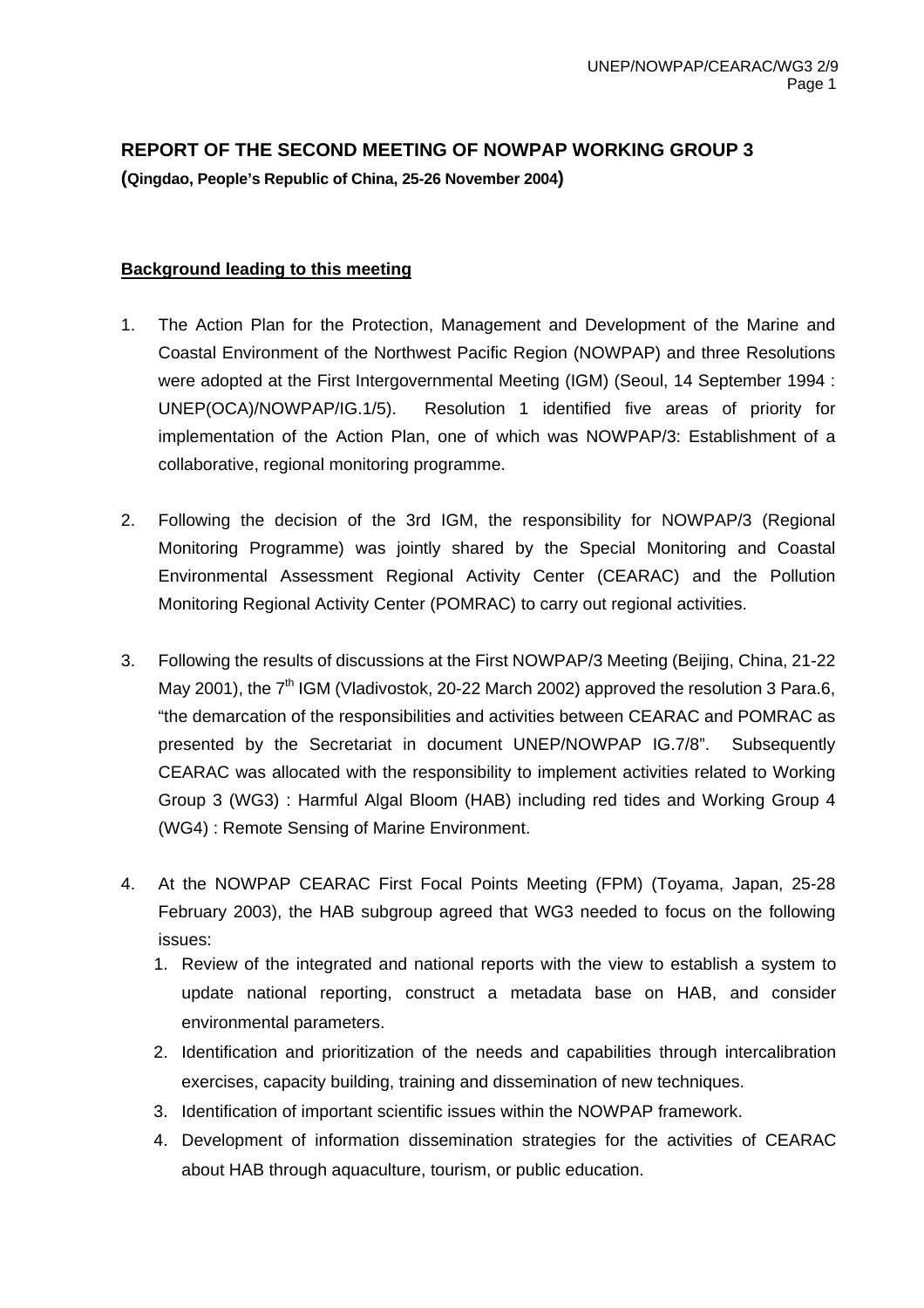- 5. The First WG3 (Busan, Republic of Korea, 28-30 October 2003), finalized the draft Terms of Reference (TOR) for NOWPAP WG3. The meeting also approved that each NOWPAP member makes a national report on HAB in its own country and CEARAC creates an integrated report based on national reports from the member. The establishment of a database on HAB was agreed in the meeting. The database provides information of literatures about HAB mostly in the NOWPAP Region. The meeting proposed the establishment of "the corresponding group on *cochlodinium*" in order to take concrete action against one of the most concerned harmful species in the NOWPAP Region.
- 6. The Second FPM (Toyama, Japan, 15-17 March 2004) adopted the TOR for NOWPAP WG3. The meeting also reviewed a short-term workplan and a long-term workplan for NOWPAP WG3.
- 7. The Second NOWPAP Working Group 3 Meeting reviewed the draft National Reports, and finalize the Guidelines for National Report. The Meeting also reviewed the development of HAB Reference Database and the activities of "the corresponding group on *Cochlodinium*". A full list of participants is attached in Annex I to the present report.

#### Agenda Item 1. Opening of the meeting

- 8. The meeting was opened at 9:00 am at the Conference Room of the Institute of Oceanology, Chinese Academy of Science (IOCAS) in Qingdao, People's Republic of China on the 25<sup>th</sup> of November 2004 by the Director of CEARAC, Mr. Masanobu Miyazaki. Mr. Miyazaki expressed his gratitude to the staff that made the WG3 meeting in Qingdao possible and wished everyone a good stay.
- 9. On behalf of the IOCAS, Prof. Yijun Hou, Deputy Director of IOCAS, welcomed everyone to Qingdao and expressed his hopes for the success of the meeting.

# Agenda Item 2. Organization of the meeting

# 2.1 Election of officers

10. The Director of CEARAC explained the previous nomination of the last WG3 meeting and invited the meeting to elect two Chairpersons and a Rapporteur. The meeting unanimously elected Dr. Fukuyo from Japan and Mr. Zhou from China as the Co-Chairpersons and Dr. Shulkin from Russia as a Rapporteur.

# 2.2 Organization of work

11. The meeting adopted procedural rules. It was suggested that, for purposes of this meeting, the rules be those of the Governing Council of UNEP, adjusted as appropriate to suit the nature of the meeting. English was the working language of the meeting. NOWPAP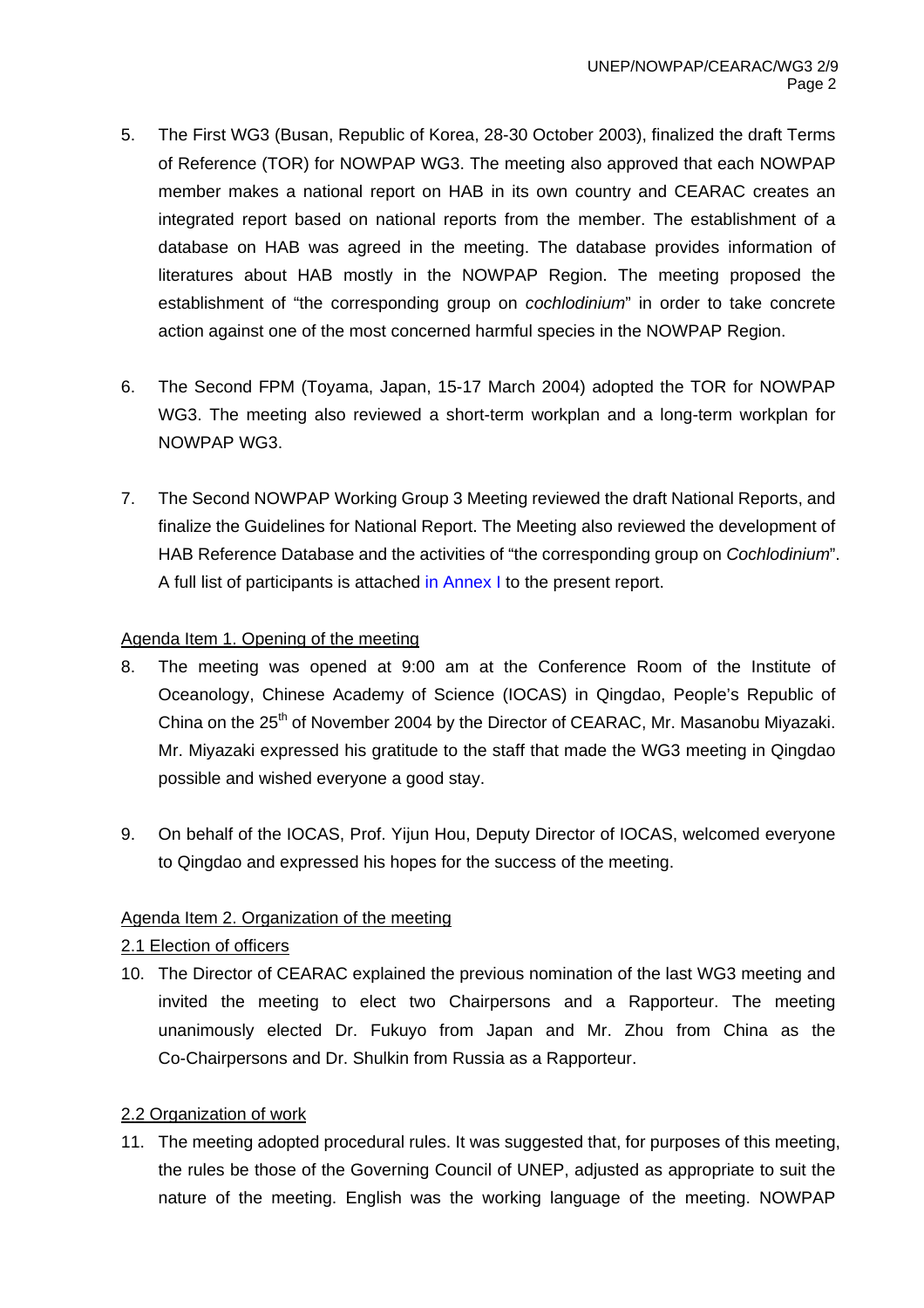CEARAC as the Secretariat of the meeting presented a provisional list of documents as presented in Annex II.

#### Agenda Item 3. Adoption of the Agenda

- 12. The Provisional Agenda (Annex III) was introduced by CEARAC with the Annotated Provisional Agenda (Annex IV). The CEARAC Secretariat explained the brief history of CEARAC and WG3 and then proposed the meeting the adoption of the Provisional agenda.
- 13. The meeting adopted the agenda without any changes.

#### Agenda Item 4. Overview of the WG3 activities and budgets for 2004/2005

- 14. The Secretariat reported the CEARC activities and budgets for 2002/2003 and planned activities and budget for 2004/2005. In his report he mentioned that due to the budget constraint, there is no WG3 meeting organized in year 2005. He also reported the meeting that NOWPAP RCU offices had just opened. (Annex V), (Appendix I)
- 15. Dr. Matsuda from Japan pointed out the importance of working together with WG4 and asked the secretariat if any co-activity with WG4 is planned as inter-sessional work in 2005.
- 16. The secretariat replied that a workshop on HAB is planned in 2005 and intends to invite WG3 and WG4 members to join this workshop.
- 17. Dr. Shulkin agreed with Dr. Matsuda's opinion, that working closely together with WG4 is important, and suggested the Secretariat introduce the latest achievement of WG4 to WG3 members. The approach for the integrated report in WG3 and WG4 should be the same.
- 18. The Chair proposed to discuss the detail planning of the workshop in agenda item 9, since there is no WG3 meeting planned in 2005. The Chair then asked the secretariat to introduce the latest achievement of WG4 before discussing the detail planning of the workshop and the secretariat accepted it.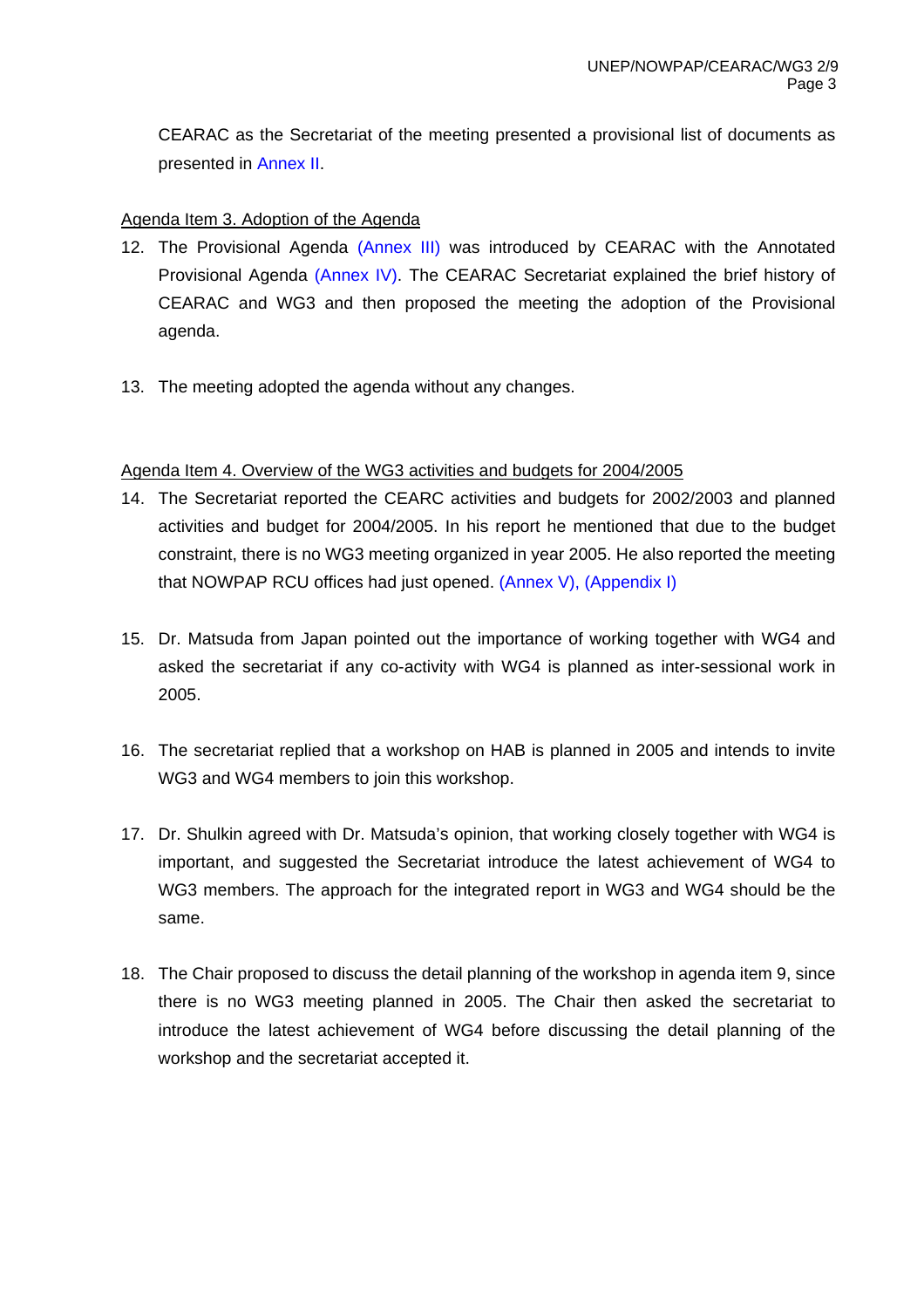Agenda Item 5. Review on the preparation of National Reports

5.1 Report on the draft National Report 2004

5.11 Report on the draft National Report of China

- 19. The Chair invited China to present the report and Dr. Lu, an invited guest from China, presented the draft National Report of China (Annex VI-1), (Appendix II).
- 20. Dr. Shulkin questioned if the reason for the increase of red tide occurrences is a result of expanding observing stations. Dr. Lu replied that he believes red tide occurrences are increasing because of the increase in coastal effluents and pollution.
- 21. Dr. Matsuda asked if there are any changes in the nutrient level or the nutrient load from rivers into the Bohai Sea. Dr. Lu replied that nutrient level of the Bohai Sea is increasing after 1990. Therefore, the Chinese government initiated the "Blue Sea Project" to reduce the effluence from coastal areas.
- 22. Dr. Kim asked Dr. Lu for the status of the Chinese HAB monitoring system. Dr. Lu replied that there are three different data sources such as the ten monitoring station of the State Oceanic Administration (SOA), aquacultural observation system and the monitoring system of SEPA as well as some monitoring activities run by local governments and research projects.
- 23. Dr. Kim commented that Korea has one national monitoring system and it would be easier to cooperate with one monitoring system in China.
- 24. Dr. C. K. Lee from Korea asked if there was any mitigation conducted to reduce the red tide damage of aquaculture in the NOWPAP Region. Dr. Lu replied that although not much data is available for the NOWPAP Region in China, some scientists in IOCAS are working on this matter to mitigate the red tide damage in the waters near Qingdao. So far, old methods such as air pumping have been used and there is a need to develop new methods.
- 25. The Chair encouraged collecting monitoring data of nutrient level changes in the NOWPAP region. The Chair mentioned damage from coastal effluents in river estuaries below river management systems might have already occurred in China, specifically in the Yangtze River delta. Other anthropogenic activities may also change the marine environment, possibly affecting neighboring countries.
- 26. The Chair mentioned that even though no *Cochlodinium* blooms have been confirmed in the Yellow Sea or Bohai Sea, there might be a possibility of future *Cochlodinium* blooms.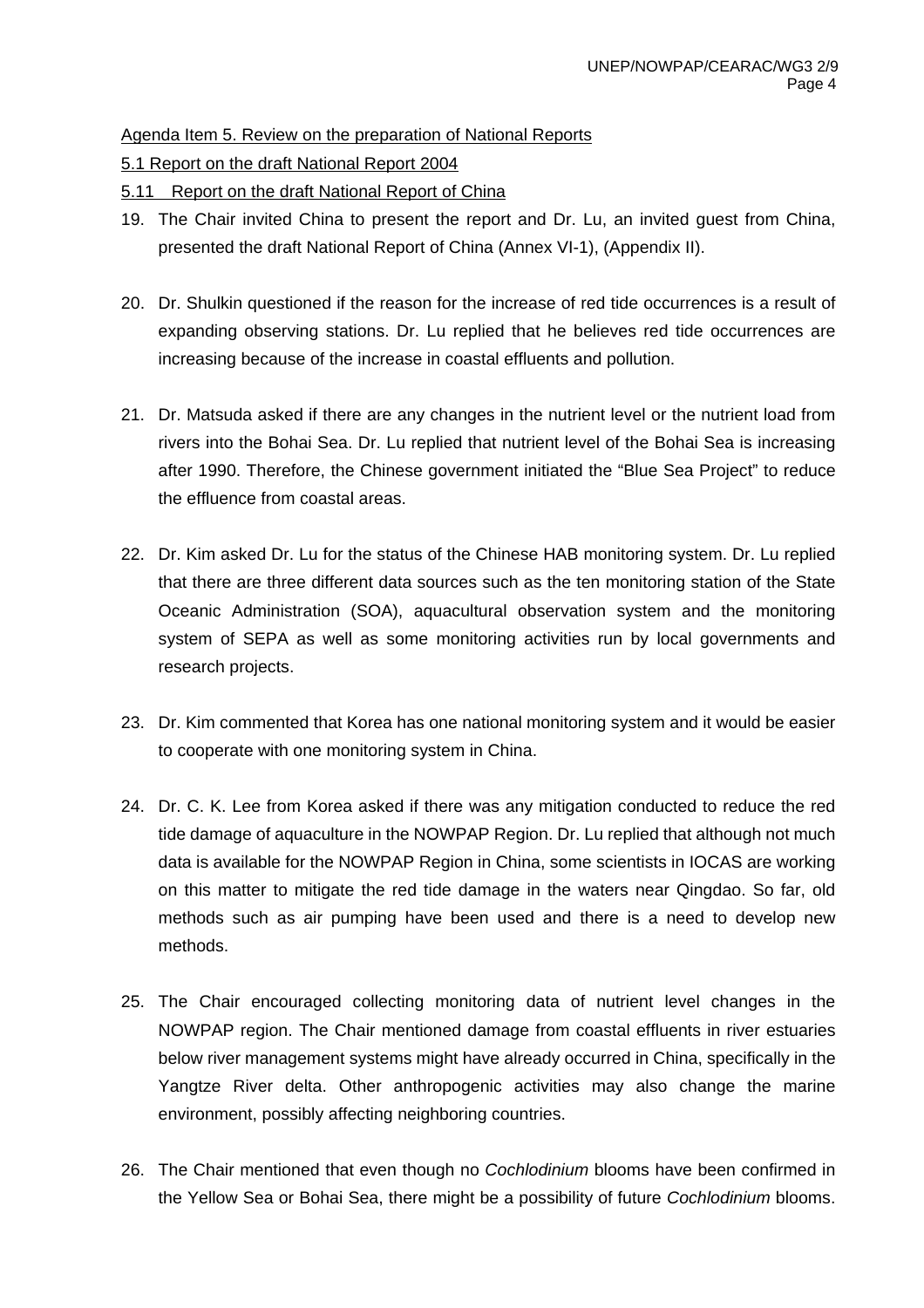Therefore, the Chair suggested analyzing the possibility and including such information in National Reports in the future.

27. Dr. Matsuda asked if *Heterocapsa circularisquama*, which is a shellfish killer, is recorded in NOWPAP Region in China. Dr. Lu replied that no record is found in the NOWPAP Region in China, but the species has been recorded in the South China Sea.

#### 5.12 Report on the draft National Report of Japan

- 28. The Chair invited Japan to present the report and Dr. Matsuda presented the draft National Report of Japan (Annex VI-2), (Appendix III).
- 29. Mr. Zhou asked if the data of the marine watch system is open to public or not. The Secretariat replied that it is open to the public with ID and password. ID and password can be obtained after authorization process is done.

#### 5.13 Report on the draft National Report of Korea

- 30. The Chair invited Korea to present the report and Dr. C. K. Lee presented the draft National Report of Korea (Annex VI-3).
- 31. Dr. Lu asked for more information about *Cochlodinium* in west coast of Korea. Dr. Lee replied the bloom mechanism in the West coast was quite different from that of East and South coast blooms.
- 32. Dr. Matsuda asked if there are any side effects of the clay spraying method to reduce blooms. Dr. Lee replied there are no short-term side effects on the aquatic animal, but long-term studies on the ecosystems are required.
- 33. The Chair added that in Japan, experiment on the change of sediment quality after spreading clay, the amount of increased sediment was less than 1 mm.

#### 5.14 Report on the draft National Report of Russia

- 34. The Chair invited Russia to present the report and Dr. Orlova from Russia presented the draft National Report of Russia (Annex VI-4), (Appendix IV).
- 35. The Chair suggested to use ASP instead of DAP. And Dr. Orlova agreed with it.
- 36. Dr. Matsuda asked what kind of aquaculture is going in Russia. Dr. Orlova replied that mostly scallops are cultured. Dr. Orlova also mentioned that Russia is expecting a significant increase in aquaculture in the next few years.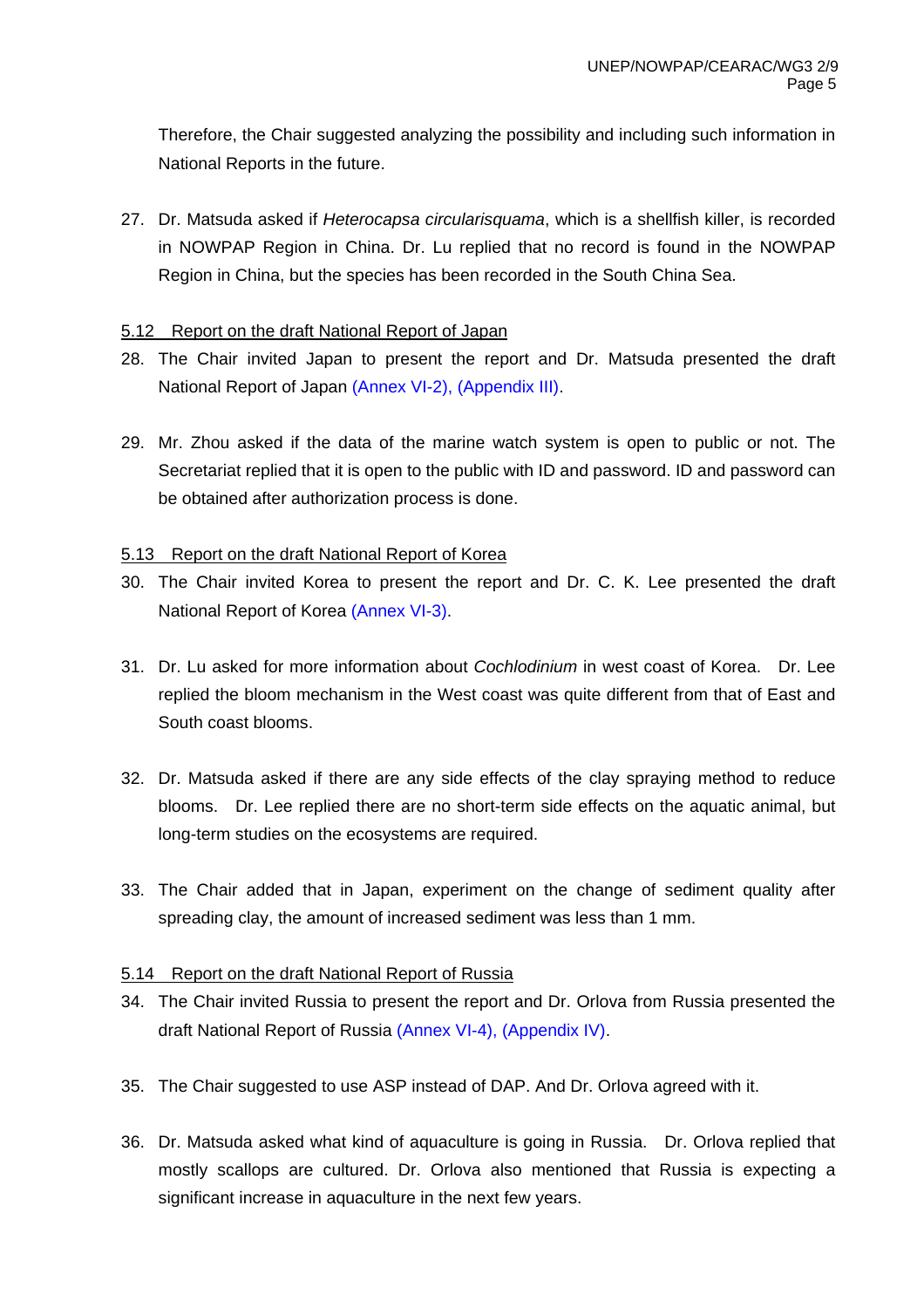#### 5.2 Review and Agreement of the Guidelines for National Report

- 37. In order to keep the National Reports in common among the four countries and to make better use of the National Reports for compiling the Integrated Report, the Secretariat reminded the meeting of the Guidelines for National Reports (Annex VII) and invited the discussion about the adequacy of the Guidelines.
- 38. Mr. Zhou agreed with the secretariat idea of adding I. INTRODUCTION and II. DATA AND INFORMATION USED. Mr. Zhou then suggested the guideline should be more flexible to help the author write the National Report.
- 39. Dr. Fukuyo agreed with Mr. Zhou's suggestion of giving more flexibility to the guideline, but mentioned potential difficulties in compiling the Integrated Report.
- 40. The WG3 members agreed the following revisions: (1) Deleting Annex A, (2) Deleting "Submit a hard copy of  $\cdots$ " in (4), (3) Changing the title of chapter "Monitoring" to "Information of Monitoring", (4) Deleting "Source (a copy of original should also be submitted to CEARAC), (5) Changing description of the guideline.

# Agenda Item 6. Discussion about the Contents of Integrated Report

- 41. The Secretariat explained the draft of the proposed contents of the Integrated Report (Annex VIII), (Appendix V). The meeting discussed the outline to combine the National Reports into the Integrated Report.
- 42. The Chair asked whether the Integrated Report would be discussed or reviewed in the  $3<sup>rd</sup>$ FPM. The Secretariat replied that the Integrated Report will be submitted to WG3 members before the 3<sup>rd</sup> FPM and will be endorsed at the 3<sup>rd</sup> FPM.
- 43. The Chair requested the Secretariat to set up some opportunity to discuss the progress of the Integrated Report before the  $3<sup>rd</sup>$  FPM. The Secretariat expressed their intention to set up some opportunity in the planned HAB workshop next year.
- 44. The Chair expressed his concern that the Integrated Report should not simply be a cut-and-paste of the contents from each National Report. Mr. Zhou also added that only integrating information is not enough, and that drawing a conclusion for future action is important.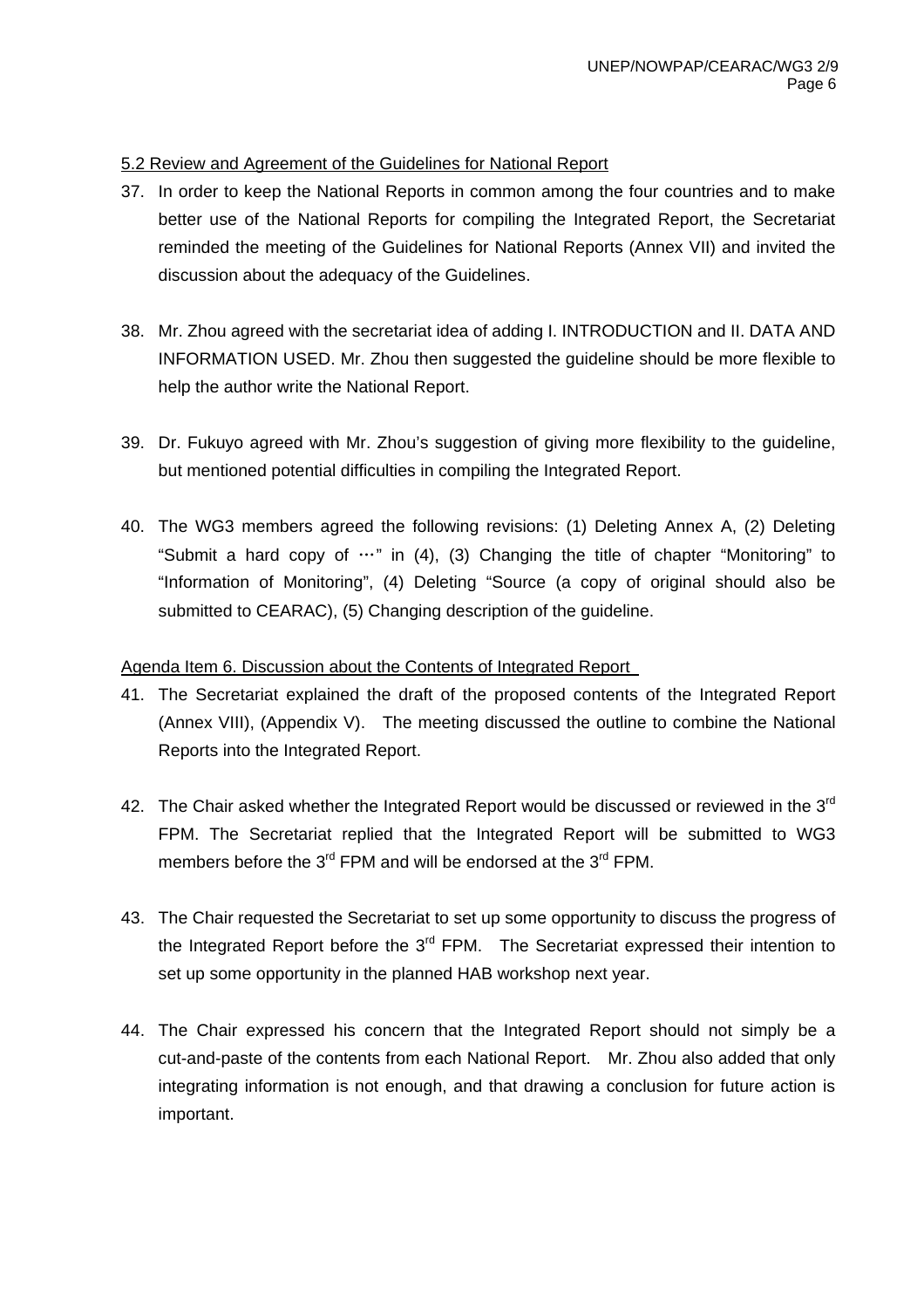- 45. The Chair encouraged the WG3 member to enrich the contents of Chapter 6, "Suggested Activities for HAB in the NOWPAP Region", to appeal WG3 and hopefully to obtain more financial support.
- 46. The Chair emphasized the importance of cooperation with PICES and IOC/WESTPAC. All members agreed with this idea.
- 47. The proposed contents of the Integrated Report were adopted without change.

#### Agenda Item 7. Review on the development of HAB Reference Database

- 48. The Secretariat reported the current progress of CEARAC activities on the development of the HAB Reference Database (Annex IX), (Appendix VI).
- 49. Dr. Fukuyo proposed revised structure of the HAB Reference (Appendix VII). (Mr. Zhou took over the Chair while Dr. Fukuyo made a presentation.) Dr. Fukuyo stressed that under the current database, there are many literatures that belong to the category of OTHERS, resulting from a lack of available categories for the toxic plankton. Then he questioned who would be responsible for going through all the articles if we need to revise the categories.
- 50. Dr. C. K. Lee suggested using the key words to solve the problem, but the meeting agreed not to assign a key word to each article in order to save time.
- 51. Mr. Zhou asked the secretariat who the target user would be. The secretariat replied that this website is targeting not just scientists but also NGOs and other people who are interested or concerned with the red tide issue. The meeting discussed who the main target/users of the database is and agreed whoever the target is; the database should be user friendly.
- 52. The meeting decided to retain the current six categories, recommending to add toxin category in the future.

Agenda Item 8. Review on the activities of "*Cochlodinium* Corresponding Group (CCG)" 8.1 Presentation on "Recent Studies on Cochlodinium polykrikoides in Korean Waters" (Appendix VIII)

53. Dr. Kim presented "The Need for the Establishment of Regional Monitoring of *Cochlodinium* Bloom in NOWPAP Area".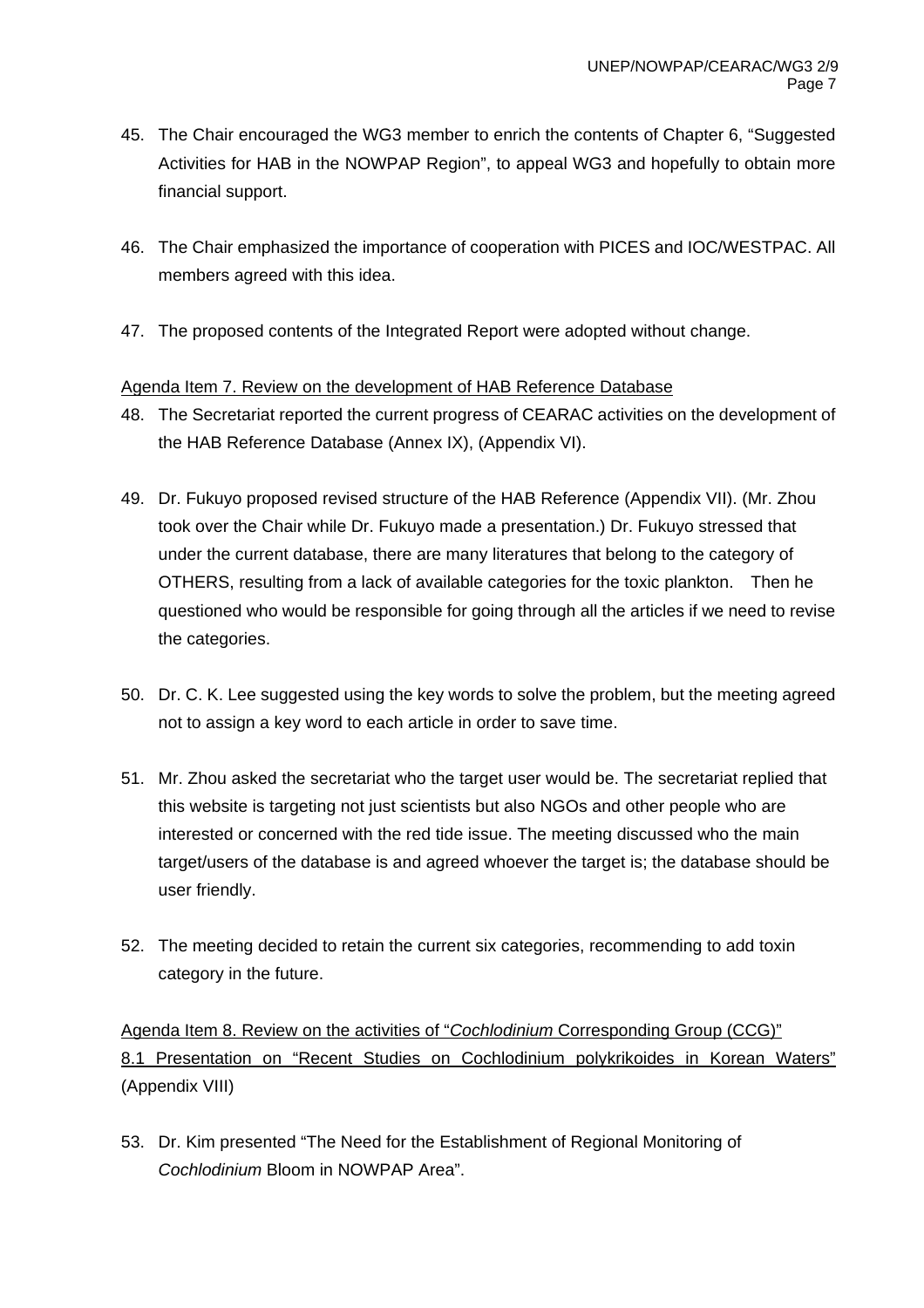54. Dr. Fukuyo mentioned the situation of *Cochlodinium* in South East Asia. He explained that the cyst mapping and gene characterization teams sponsored by IOC/WESTPAC and ORI/JSPS include *Cochlodinium* as one of the target organisms.

#### 8.2 Presentation on "Cochlodinium  $-Bi$ ology and Ecophysiology -" (Appendix IX)

- 55. Dr. Fukuyo explained the biological and ecophysiological characteristics of *Cochlodinium.*
- 56. The meeting discussed scientific research about cysts, germination, and its environmental condition.

# 8.3 The Secretariat presentation on the activities of "Cochlodinium Corresponding Group (CCG)"

- 57. The Secretariat reported the current progress of CCG activities, introducing the member of the group, the output of the activities for the next year, and the contents of the website (Annex X), (Appendix X).
- 58. Dr. Kim acknowledged the importance of CCG activities and announced that Korea is working for the 2<sup>nd</sup> symposium in December 2004. He also mentioned the importance of the network between the NOWPAP counties.
- 59. Dr. C. K. Lee proposed that the research subject to assign to each country should be found for promoting cooperative work.
- 60. The Secretariat mentioned CCG activities are expected to grow larger to promote cooperative work between NOWPAP countries in the future.

#### Agenda Item 9. Others

# 9.1 The Secretariat Presentation on "Work Group 4 activities (on Remote Sensing)" (Appendix XI)

- 61. The Secretariat presented the latest achievements of the WG4 as for the request from WG3 members.
- 62. Dr. C. K. Lee found it interesting that CEARAC is working on the website on oil spills and wondered if MERRAC is acting on the same issue. The Secretariat replied that CEARAC is working together with MERRAC and asked MERRAC its opinion on establishing this website. Then the Secretariat added that the website on oil spills is only focusing on oil spill detection by RS.